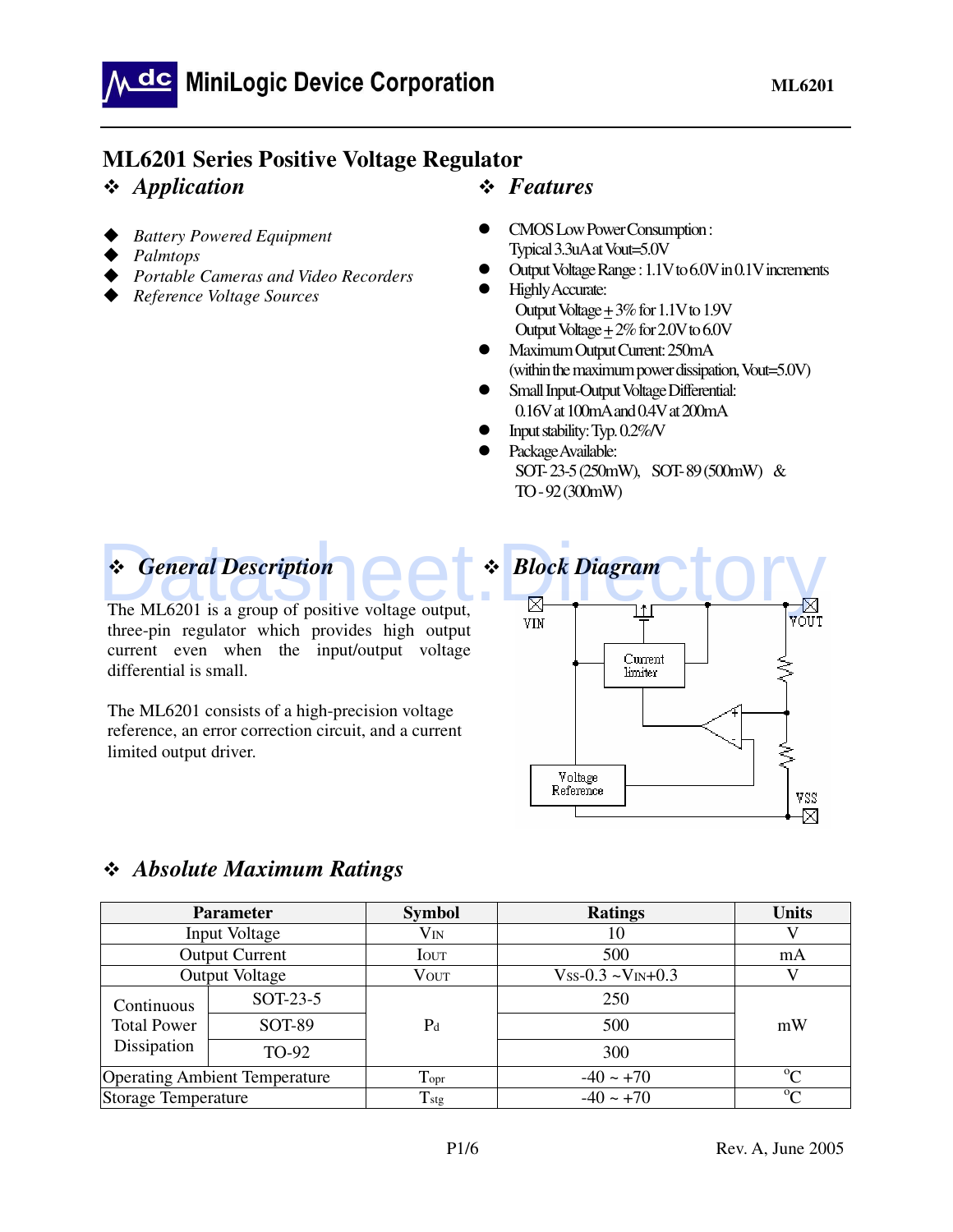## *Pin Configuration*



| <b>Package Pin Number</b> |               |              | <b>Pin Name</b> | <b>Function</b> |
|---------------------------|---------------|--------------|-----------------|-----------------|
| <b>SOT-23-5</b>           | <b>SOT-89</b> | <b>TO-92</b> |                 |                 |
|                           |               |              | <b>VOUT</b>     | Output          |
|                           |               |              | VSS             | Ground          |
|                           |               |              | VIN             | Power Input     |
|                           |               |              | (NC             | No Connection   |
|                           |               |              | NC              | No Connection   |

## *Standard Circuit*

## **Note on Use**

1. Oscillation may occur as a result of the impedance present between the power supply and the IC's input. Please use a capacitor (CIN) of at least 1uF, when the impedance is 10 ohm or more.

With a large output current, Voltage output can be stabilised by increasing capacitor (CIN) size. If CIN is small and capacitor (CL) size is increased, oscillation may occur. In such cases, Voltage output can be stabilised by either increasing the size of CIN or decreasing the size of CL.

2. Please ensure that output current (IOUT) is less than Pd / (VIN-VOUT) and does not exceed the stipulated Continuous Total Power Dissipation value (Pd).

## *Test Circuit*

Test Circuit 1

Test Circuit 2



P2/6 Rev. A, June 2005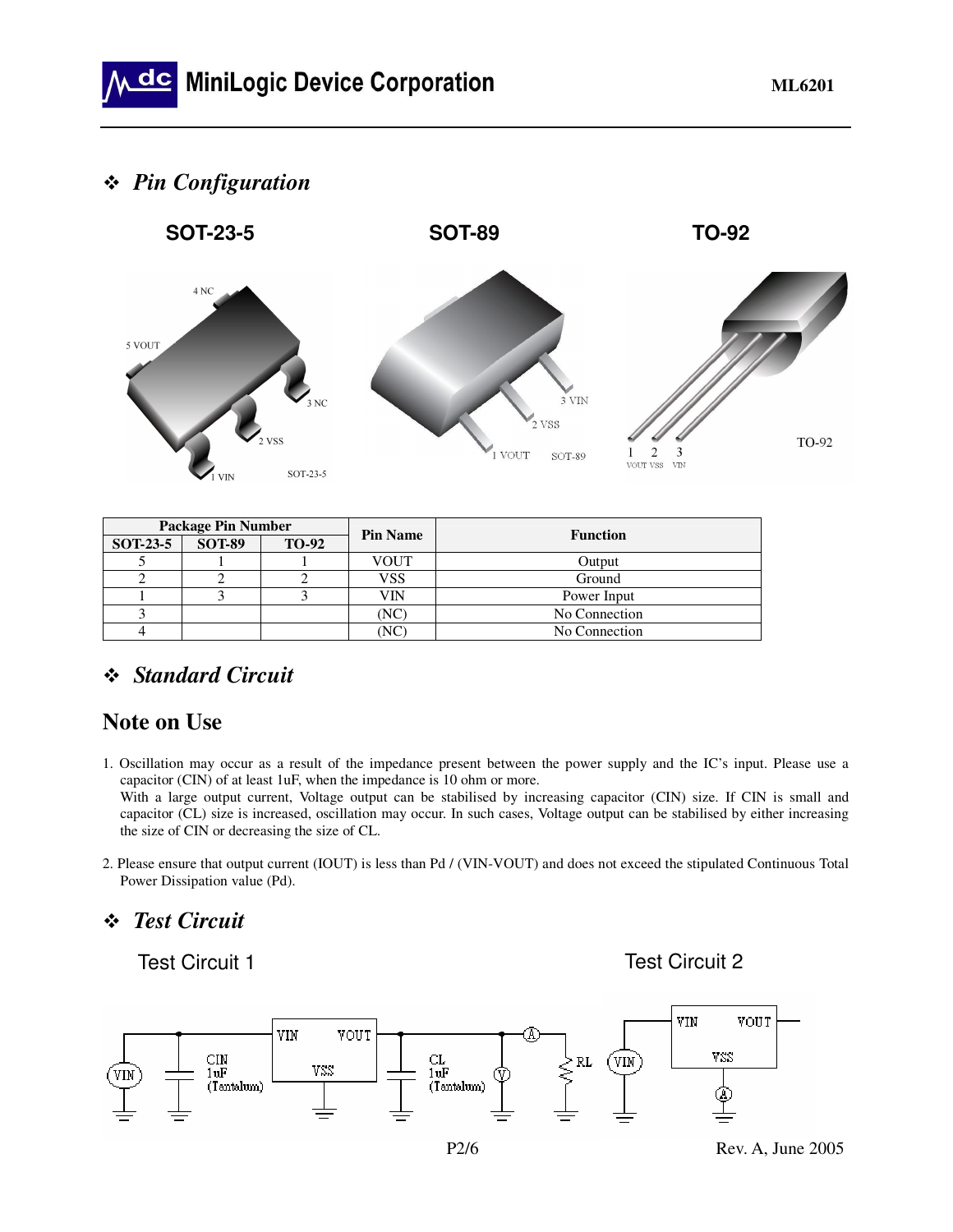## *Electrical Characteristic*

#### *ML6201P502 VOUT(T)=5.0V(Note 1)*

| <b>Parameter</b>              | <b>Symbol</b>                                    | <b>Conditions</b>                                    | Min   | Tvp        | Max   | <b>Units</b> | <b>Circuit</b> |
|-------------------------------|--------------------------------------------------|------------------------------------------------------|-------|------------|-------|--------------|----------------|
| Output Voltage                | VOUT(E)<br>$IOUT=40mA$<br>$VIN=6.0V$<br>(Note 2) |                                                      | 4.900 | 5.000      | 5.100 | V            |                |
| Maximum Output Current        | <b>IOUT</b> max                                  | VIN=6.0V, VOUT(E) $\geq$ 4.5V                        | 250   |            |       | mA           |                |
| Load Stability                | <b>AVOUT</b>                                     | $VIN = 6.0V$ . 1mA $\triangle$ OUT $\triangle$ 100mA |       | 40         | 80    | mV           |                |
| $Input - Output$              | Vdif1                                            | $IOUT=100mA$                                         |       | <i>120</i> | 400   | mV           |                |
| Voltage Differential (Note 3) | Vdif2                                            | $IOUT=200mA$                                         |       | 380        | 750   | mV           |                |
| Supply Current                | ISS                                              | $VIN = 6.0V$                                         |       | 3.3        | 4.5   | uA           |                |
| <b>Input Stability</b>        | <b>AVOUT</b><br>AVIN * VOUT                      | $IOUT=40mA$<br>$6.0V \leq VIN \leq 10.0V$            |       | 0.2        | 0.3   | $\%V$        |                |
| Input Voltage                 | <b>VIN</b>                                       |                                                      |       |            | 10    |              |                |

#### *ML6201P402 VOUT(T)=4.0V(Note 1)*

| Parameter                     | Symbol              | <b>Conditions</b>             | Min   | Typ   | <b>Max</b> | <b>Units</b>    | <b>Circuit</b> |
|-------------------------------|---------------------|-------------------------------|-------|-------|------------|-----------------|----------------|
| Output Voltage                | VOUT(E)<br>(Note 2) | $IOUT=40mA$<br>$VIN = 5.0V$   | 3.920 | 4.000 | 4.080      | V               |                |
|                               | <b>IOUT</b> max     |                               | 200   |       |            |                 |                |
| Maximum Output Current        |                     | VIN=5.0V, VOUT(E) $\geq 3.6V$ |       |       |            | mA              |                |
| Load Stability                | <b>AVOUT</b>        | VIN=5.0V, 1mA≤IOUT≤100mA      |       | 45    | 90         | mV              |                |
| $Input - Output$              | Vdif1               | $IOUT=90mA$                   |       | 170   | 400        | mV              |                |
| Voltage Differential (Note 3) | Vdif2               | $IOUT=180mA$                  |       | 400   | 750        | mV              |                |
| Supply Current                | <b>ISS</b>          | $VIN = 5.0V$                  |       | 3.0   | 4.5        | $\mathcal{U}$ A |                |
| <b>Input Stability</b>        | <b>AVOUT</b>        | $IOUT=40mA$                   |       | 0.2   | 0.3        | $\%V$           |                |
|                               | <b>AVIN * VOUT</b>  | 5.0V≤VIN≤10.0V                |       |       |            |                 |                |
| Input Voltage                 | VIN                 |                               |       |       | 10         |                 |                |

#### *ML6201P302 VOUT(T)=3.0V(Note 1)*

| <i>Parameter</i>              | Symbol              | <b>Conditions</b>             | Min   | Type  | <b>Max</b> | <b>Units</b>   | Circuit |
|-------------------------------|---------------------|-------------------------------|-------|-------|------------|----------------|---------|
| Output Voltage                | VOUT(E)             | $IOUT=40mA$                   | 2.940 | 3.000 | 3.060      |                |         |
|                               | (Note 2)            | $VIN = 4.0V$                  |       |       |            |                |         |
| Maximum Output Current        | <b>IOUT</b> max     | VIN=4.0V, VOUT(E) $\geq 2.7V$ | 150   |       |            | mA             |         |
| Load Stability                | <b>AVOUT</b>        | VIN=4.0V. 1mA≤IOUT≤80mA       |       | 45    | 90         | mV             |         |
| $Input - Output$              | Vdif1               | $IOUT=80mA$                   |       | 180   | 450        | mV             |         |
| Voltage Differential (Note 3) | Vdif2               | $IOUT=150mA$                  |       | 400   | 850        | mV             |         |
| <b>Supply Current</b>         | ISS                 | $VIN = 4.0V$                  |       | 2.8   | 4.5        | $\mathcal{U}A$ |         |
| <b>Input Stability</b>        | <b>AVOUT</b>        | $IOUT=40mA$                   |       | 0.2   | 0.3        | $\%V$          |         |
|                               | $\Delta$ VIN * VOUT | $4.0V \leq VIN \leq 10.0V$    |       |       |            |                |         |
| Input Voltage                 | VIN                 |                               |       |       | 10         |                |         |

#### *ML6201P202 VOUT(T)=2.0V(Note 1)*

| Parameter                     | Symbol                              | <b>Conditions</b>                         | Min | Typ   | <b>Max</b> | <b>Units</b> | Circuit |
|-------------------------------|-------------------------------------|-------------------------------------------|-----|-------|------------|--------------|---------|
| Output Voltage                | VOUT(E)<br>(Note 2)                 | $IOUT=40mA$<br>$VIN = 3.0V$               |     | 2.000 | 2.040      | V            |         |
| Maximum Output Current        | <b>IOUT</b> max                     | VIN=3.0V, VOUT(E) $\geq 1.8V$             | 100 |       |            | mA           |         |
| Load Stability                | <b>AVOUT</b>                        | VIN=3.0V. 1mA≤IOUT≤60mA                   |     | 45    | 90         | mV           |         |
| $Input - Output$              | Vdif1                               | $IOUT=60mA$                               |     | 180   | 450        | mV           |         |
| Voltage Differential (Note 3) | Vdif2                               | $IOUT=100mA$                              |     | 400   | 850        | mV           |         |
| Supply Current                | <b>ISS</b>                          | $VIN = 3.0V$                              |     | 2.5   | 4.5        | uA           |         |
| <b>Input Stability</b>        | <b>AVOUT</b><br>$\Delta$ VIN * VOUT | $IOUT=40mA$<br>$3.0V \leq VIN \leq 10.0V$ |     | 0.2   | 0.3        | $\%V$        |         |
| Input Voltage                 | <b>VIN</b>                          |                                           |     |       | 10         |              |         |

Note : 1. VOUT(T) = Specified Output Voltage.

 2. VOUT(E) = Effective Output Voltage (i.e. the output voltage when (VOUT(T)+1.0V) is provided at the VIN pin while maintaining a certain IOUT value).

3. Vdif = VIN1(Note 4) – VOUT(E)

4. VIN1 = The input voltage at the time 98% of VOUT (E) is output (input voltage has been gradually reduced).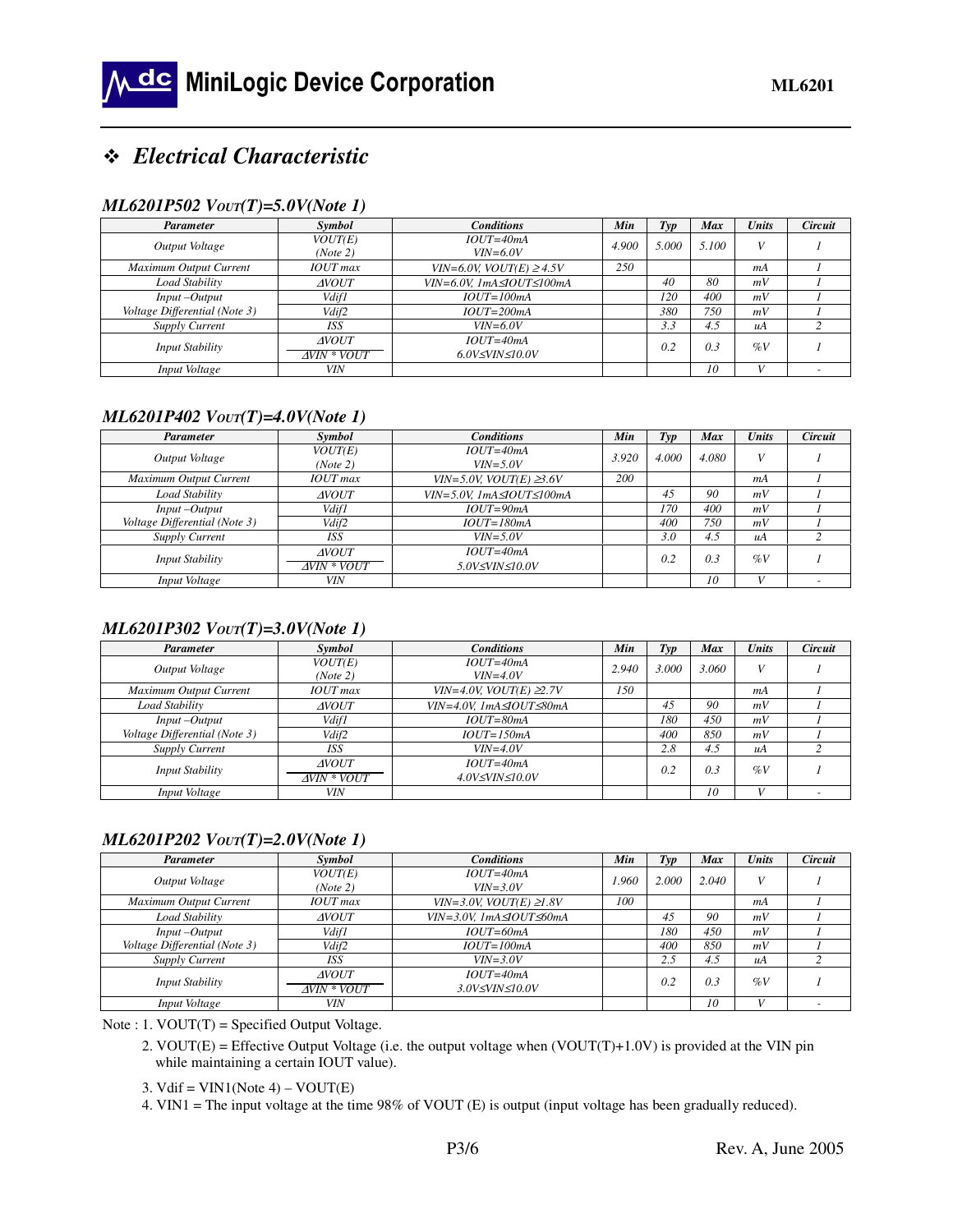## *Electrical Characteristics by Output Voltage*

|                          |                            | <b>Output voltage</b> |                |                | <b>Max Output Current</b>  |      | <b>Load Stability</b>                                                                |      |      | <b>I-O Voltage Differential</b> |      |      |
|--------------------------|----------------------------|-----------------------|----------------|----------------|----------------------------|------|--------------------------------------------------------------------------------------|------|------|---------------------------------|------|------|
| <b>Part Number</b>       |                            | $V_{\text{OUT}}(V)$   |                |                | $I_{\text{OUT max}}(mA)$   |      | $\Delta V_{\text{OUT}}(mV)$                                                          |      |      | $\overline{V}_{diff}(mV)$       |      |      |
|                          | <b>Conditions</b>          | MIN.                  | TYP.           | MAX.           | <b>Conditions</b>          | MIN. | <b>Conditions</b>                                                                    | TYP. | MAX. | <b>Conditions</b>               | TYP. | MAX. |
| ML6201P113               |                            | 1.067                 | 1.100          | 1.133          |                            |      |                                                                                      |      |      | $IOUT=20mA$                     | 250  | 450  |
| ML6201P123               |                            | 1.164                 | 1.200          | 1.236          |                            |      |                                                                                      |      |      |                                 |      |      |
| ML6201P133               |                            | 1.261                 | 1.300          | 1.339          |                            |      |                                                                                      |      |      |                                 |      |      |
| ML6201P143               |                            | 1.358                 | 1.400          | 1.442          |                            |      | $VIN=VOUT(T)+1V$                                                                     |      |      | $IOUT=30mA$                     | 250  | 450  |
| ML6201P153               |                            | 1.455                 | 1.500          | 1.545          |                            | 80   | 1mA <iout<40ma< td=""><td>45</td><td>90</td><td></td><td></td><td></td></iout<40ma<> | 45   | 90   |                                 |      |      |
| ML6201P163               |                            | 1.552                 | 1.600          | 1.648          |                            |      |                                                                                      |      |      |                                 |      |      |
| ML6201P173               |                            | 1.649                 | 1.700          | 1.751          |                            |      |                                                                                      |      |      |                                 |      |      |
| ML6201P183               |                            | 1.746                 | 1.800          | 1.854          |                            |      |                                                                                      |      |      | $IOUT=40mA$                     | 250  | 450  |
| ML6201P193               |                            | 1.843                 | 1.900          | 1.957          |                            |      |                                                                                      |      |      |                                 |      |      |
| ML6201P202               |                            | 1.960                 | 2.000          | 2.040          |                            |      |                                                                                      |      |      |                                 |      |      |
| ML6201P212               |                            | 2.058                 | 2.100          | 2.142          |                            |      |                                                                                      |      |      |                                 |      |      |
| ML6201P222               |                            | 2.156                 | 2.200          | 2.244          |                            |      |                                                                                      |      |      |                                 |      |      |
| ML6201P232               |                            | 2.254                 | 2.300          | 2.346          |                            |      |                                                                                      |      |      |                                 |      |      |
| ML6201P242               |                            | 2.352                 | 2.400          | 2.448          |                            | 100  | $V_{IN} = V_{OUT}(T) + 1V$                                                           | 45   | 90   | $I_{\mathrm{OUT}}$ = 60mA       | 180  | 450  |
| ML6201P252               |                            | 2.450                 | 2.500          | 2.550          |                            |      | $1mA \leq I_{\text{OUT}} \leq 60mA$                                                  |      |      |                                 |      |      |
| ML6201P262               |                            | 2.548                 | 2.600          | 2.652          |                            |      |                                                                                      |      |      |                                 |      |      |
| ML6201P272               |                            | 2.646                 | 2.700          | 2.754          |                            |      |                                                                                      |      |      |                                 |      |      |
| ML6201P282               |                            | 2.744                 | 2.800          | 2.856          |                            |      |                                                                                      |      |      |                                 |      |      |
| ML6201P292               |                            | 2.842                 | 2.900          | 2.958          |                            |      |                                                                                      |      |      |                                 |      |      |
| ML6201P302               |                            | 2.940                 | 3.000          | 3.060          |                            |      |                                                                                      |      |      |                                 |      |      |
| ML6201P312               |                            | 3.038                 | 3.100          | 3.162          |                            |      |                                                                                      |      |      |                                 |      |      |
| ML6201P322               |                            | 3.136                 | 3.200          | 3.264          |                            |      |                                                                                      |      |      |                                 |      |      |
| ML6201P332               |                            | 3.234                 | 3.300          | 3.366          |                            |      |                                                                                      |      |      |                                 |      |      |
| ML6201P342               |                            | 3.332                 | 3.400          | 3.468          | $V_{IN} = V_{OUT}(T) + 1V$ | 150  | $V_{IN} = V_{OUT}(T) + 1V$                                                           | 45   | 90   | $I_{\text{OUT}} = 80 \text{mA}$ | 180  | 450  |
| ML6201P352               | $IOUT=40mA$                | 3.430                 | 3.500          | 3.570          | $V_{\text{OUT}}(E) \geq$   |      | $1mA \leq I_{OUT} \leq 80mA$                                                         |      |      |                                 |      |      |
| ML6201P362               | $V_{IN} = V_{OUT}(T) + 1V$ | 3.528                 | 3.600          | 3.672          | $V_{OUT}(T)*0.9$           |      |                                                                                      |      |      |                                 |      |      |
| ML6201P372               |                            | 3.626                 | 3.700          | 3.774          |                            |      |                                                                                      |      |      |                                 |      |      |
| ML6201P382               |                            | 3.724                 | 3.800          | 3.876          |                            |      |                                                                                      |      |      |                                 |      |      |
| ML6201P392               |                            | 3.822                 | 3.900          | 3.978          |                            |      |                                                                                      |      |      |                                 |      |      |
| ML6201P402               |                            | 3.920                 | 4.000          | 4.080          |                            |      |                                                                                      |      |      |                                 |      |      |
| ML6201P412               |                            | 4.018                 | 4.100          | 4.182          |                            |      |                                                                                      |      |      |                                 |      |      |
| ML6201P422               |                            | 4.116                 | 4.200          | 4.284          |                            |      |                                                                                      |      |      |                                 |      |      |
| ML6201P432<br>ML6201P442 |                            | 4.214                 | 4.300          | 4.386          |                            |      | $V_{IN} = V_{OUT}(T) + 1V$                                                           |      |      |                                 |      |      |
|                          |                            | 4.312<br>4.410        | 4.400<br>4.500 | 4.488<br>4.590 |                            | 200  | $1mA \leq I_{\text{OUT}} \leq 100mA$                                                 | 45   | 90   | $I_{OUT}$ =90mA                 | 170  | 400  |
| ML6201P452<br>ML6201P462 |                            | 4.508                 | 4.600          | 4.692          |                            |      |                                                                                      |      |      |                                 |      |      |
| ML6201P472               |                            | 4.606                 | 4.700          | 4.794          |                            |      |                                                                                      |      |      |                                 |      |      |
| ML6201P482               |                            | 4.704                 | 4.800          | 4.896          |                            |      |                                                                                      |      |      |                                 |      |      |
| ML6201P492               |                            | 4.802                 | 4.900          | 4.998          |                            |      |                                                                                      |      |      |                                 |      |      |
| ML6201P502               |                            | 4.900                 | 5.000 5.100    |                |                            |      |                                                                                      |      |      |                                 |      |      |
| ML6201P512               |                            | 4.998                 | 5.100          | 5.202          |                            |      |                                                                                      |      |      |                                 |      |      |
| ML6201P522               |                            | 5.096                 | 5.200          | 5.304          |                            |      |                                                                                      |      |      |                                 |      |      |
| ML6201P532               |                            | 5.194                 | 5.300          | 5.406          |                            |      |                                                                                      |      |      |                                 |      |      |
| ML6201P542               |                            | 5.292                 | 5.400          | 5.508          |                            |      |                                                                                      |      |      |                                 |      |      |
| ML6201P552               |                            | 5.390                 | 5.500          | 5.610          |                            | 250  | $V_{IN} = V_{OUT} + 1V$                                                              | 40   | 80   | $I_{OUT} = 100mA$               | 120  | 400  |
| ML6201P562               |                            | 5.488                 | 5.600          | 5.712          |                            |      | $1mA \leq I_{\text{OUT}} \leq 100mA$                                                 |      |      |                                 |      |      |
| ML6201P572               |                            | 5.586                 | 5.700          | 5.814          |                            |      |                                                                                      |      |      |                                 |      |      |
| ML6201P582               |                            | 5.684                 | 5.800          | 5.916          |                            |      |                                                                                      |      |      |                                 |      |      |
| ML6201P592               |                            | 5.782                 | 5.900          | 6.018          |                            |      |                                                                                      |      |      |                                 |      |      |
| ML6201P602               |                            | 5.880                 | 6.000          | 6.120          |                            |      |                                                                                      |      |      |                                 |      |      |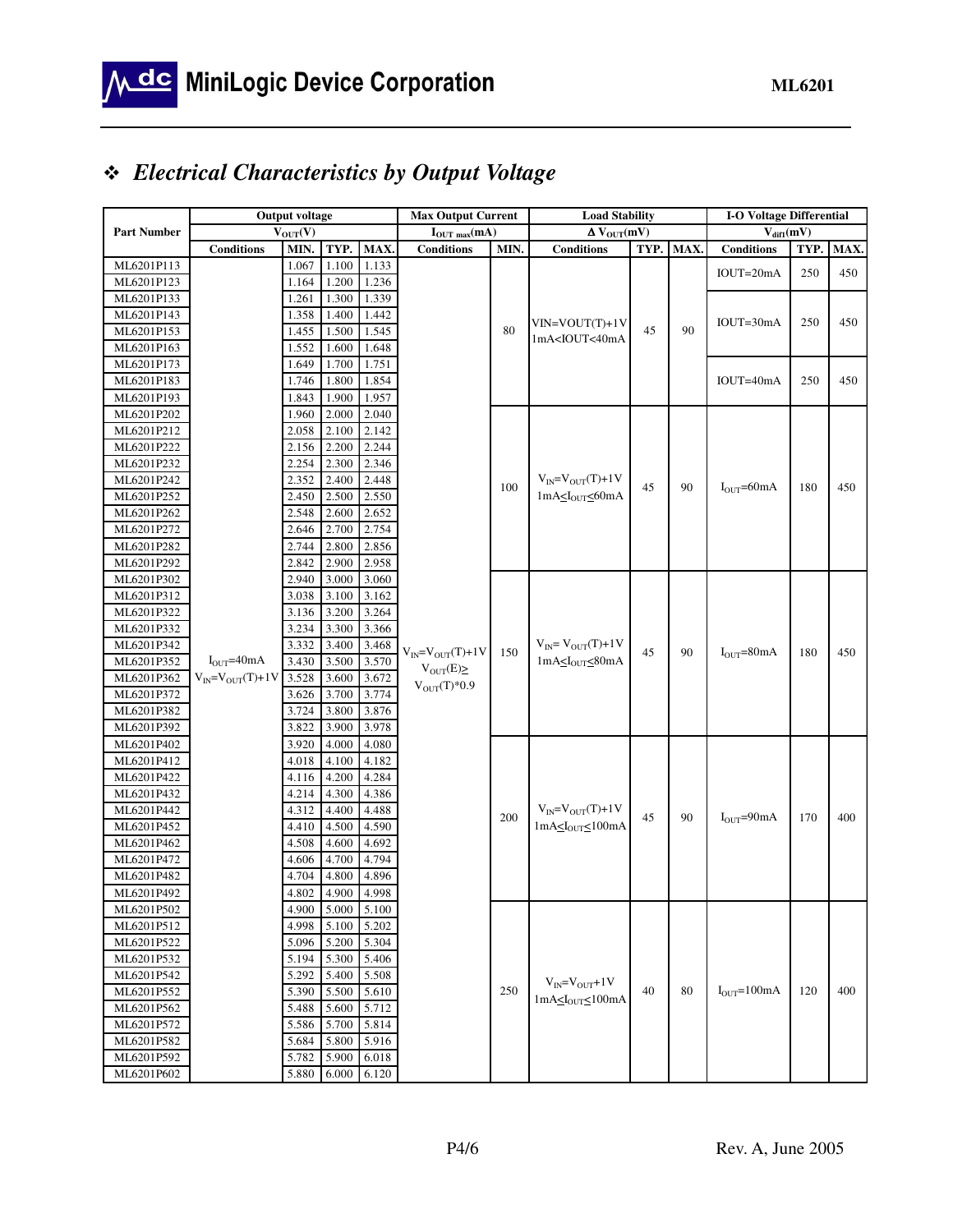

# Mdc MiniLogic Device Corporation

|                          | <b>I-O Voltage Differential</b> |      |      | <b>Supply Current</b> |      |            | <b>Input Stability</b>                                                |                            |      | <b>Input Voltage</b> |                 |  |  |    |
|--------------------------|---------------------------------|------|------|-----------------------|------|------------|-----------------------------------------------------------------------|----------------------------|------|----------------------|-----------------|--|--|----|
| <b>Part Number</b>       | $V_{dif2}(mV)$                  |      |      | $I_{SS}(uA)$          |      |            | $\Delta$ $\rm V_{OUT}/(\Delta$ $\rm V_{IN}$ $\rm ^*V_{OUT})$ $(\%$ V) |                            |      | $V_{IN}(V)$          |                 |  |  |    |
|                          | <b>Conditions</b>               | TYP. | MAX. | <b>Conditions</b>     | TYP. | MAX.       | <b>Conditions</b>                                                     | TYP.                       | MAX. | MAX.                 |                 |  |  |    |
| ML6201P113               | IOUT=40mA                       | 450  | 850  |                       |      |            |                                                                       |                            |      |                      |                 |  |  |    |
| ML6201P123               |                                 |      |      |                       |      |            |                                                                       |                            |      |                      |                 |  |  |    |
| ML6201P133               |                                 |      |      |                       |      |            |                                                                       |                            |      |                      |                 |  |  |    |
| ML6201P143               | IOUT=60mA                       | 450  | 850  |                       |      |            |                                                                       |                            |      |                      |                 |  |  |    |
| ML6201P153               |                                 |      |      |                       | 2.0  | 4.5        |                                                                       | 0.2                        | 0.4  |                      |                 |  |  |    |
| ML6201P163               |                                 |      |      |                       |      |            |                                                                       |                            |      |                      |                 |  |  |    |
| ML6201P173               |                                 |      |      |                       |      |            |                                                                       |                            |      |                      |                 |  |  |    |
| ML6201P183               | IOUT=80mA                       | 450  | 850  |                       |      |            |                                                                       |                            |      |                      |                 |  |  |    |
| ML6201P193               |                                 |      |      |                       |      |            |                                                                       |                            |      |                      |                 |  |  |    |
| ML6201P202               |                                 |      |      |                       |      |            |                                                                       |                            |      |                      |                 |  |  |    |
| ML6201P212               |                                 |      |      |                       |      |            |                                                                       |                            |      |                      |                 |  |  |    |
| ML6201P222               |                                 |      |      |                       |      |            |                                                                       |                            |      |                      |                 |  |  |    |
| ML6201P232               |                                 |      |      |                       |      |            |                                                                       |                            |      |                      |                 |  |  |    |
| ML6201P242               | $I_{OUT} = 100mA$               | 400  | 850  |                       | 2.5  | 4.5        |                                                                       |                            |      |                      |                 |  |  |    |
| ML6201P252               |                                 |      |      |                       |      |            |                                                                       |                            |      |                      |                 |  |  |    |
| ML6201P262               |                                 |      |      |                       |      |            |                                                                       |                            |      |                      |                 |  |  |    |
| ML6201P272               |                                 |      |      |                       |      |            |                                                                       |                            |      |                      |                 |  |  |    |
| ML6201P282               |                                 |      |      |                       |      |            |                                                                       |                            |      |                      |                 |  |  |    |
| ML6201P292               |                                 |      |      |                       |      |            |                                                                       |                            |      |                      |                 |  |  |    |
| ML6201P302               |                                 |      |      |                       |      |            |                                                                       |                            |      |                      |                 |  |  |    |
| ML6201P312               |                                 |      |      |                       |      |            |                                                                       |                            |      |                      |                 |  |  |    |
| ML6201P322               |                                 |      |      |                       |      |            |                                                                       |                            |      |                      |                 |  |  |    |
| ML6201P332               |                                 |      |      |                       |      |            |                                                                       |                            |      |                      |                 |  |  |    |
| ML6201P342               | $IOUT=150mA$                    | 400  | 850  |                       |      | 2.8<br>4.5 |                                                                       |                            |      |                      |                 |  |  |    |
| ML6201P352               |                                 |      |      |                       |      |            |                                                                       | $V_{IN} = V_{OUT}(T) + 1V$ |      |                      | $I_{OUT}$ =40mA |  |  | 10 |
| ML6201P362               |                                 |      |      |                       |      |            | $V_{OUT}(T)+1V_{S}V_{IN} \le 10V$                                     |                            |      |                      |                 |  |  |    |
| ML6201P372               |                                 |      |      |                       |      |            |                                                                       |                            |      |                      |                 |  |  |    |
| ML6201P382               |                                 |      |      |                       |      |            |                                                                       |                            |      |                      |                 |  |  |    |
| ML6201P392               |                                 |      |      |                       |      |            |                                                                       |                            |      |                      |                 |  |  |    |
| ML6201P402               |                                 |      |      |                       |      |            |                                                                       | 0.2                        | 0.3  |                      |                 |  |  |    |
| ML6201P412               |                                 |      |      |                       |      |            |                                                                       |                            |      |                      |                 |  |  |    |
| ML6201P422               |                                 |      |      |                       |      |            |                                                                       |                            |      |                      |                 |  |  |    |
| ML6201P432               |                                 |      |      |                       |      |            |                                                                       |                            |      |                      |                 |  |  |    |
| ML6201P442               | $I_{OUT} = 180mA$               | 400  | 750  |                       | 3.0  | 4.5        |                                                                       |                            |      |                      |                 |  |  |    |
| ML6201P452               |                                 |      |      |                       |      |            |                                                                       |                            |      |                      |                 |  |  |    |
| ML6201P462               |                                 |      |      |                       |      |            |                                                                       |                            |      |                      |                 |  |  |    |
| ML6201P472               |                                 |      |      |                       |      |            |                                                                       |                            |      |                      |                 |  |  |    |
| ML6201P482               |                                 |      |      |                       |      |            |                                                                       |                            |      |                      |                 |  |  |    |
| ML6201P492<br>ML6201P502 |                                 |      |      |                       |      |            |                                                                       |                            |      |                      |                 |  |  |    |
|                          |                                 |      |      |                       |      |            |                                                                       |                            |      |                      |                 |  |  |    |
| ML6201P512<br>ML6201P522 |                                 |      |      |                       |      |            |                                                                       |                            |      |                      |                 |  |  |    |
| ML6201P532               |                                 |      |      |                       |      |            |                                                                       |                            |      |                      |                 |  |  |    |
| ML6201P542               |                                 |      |      |                       |      |            |                                                                       |                            |      |                      |                 |  |  |    |
| ML6201P552               | $I_{OUT} = 200mA$               | 380  | 750  |                       | 3.3  | 4.5        |                                                                       |                            |      |                      |                 |  |  |    |
| ML6201P562               |                                 |      |      |                       |      |            |                                                                       |                            |      |                      |                 |  |  |    |
| ML6201P572               |                                 |      |      |                       |      |            |                                                                       |                            |      |                      |                 |  |  |    |
| ML6201P582               |                                 |      |      |                       |      |            |                                                                       |                            |      |                      |                 |  |  |    |
| ML6201P592               |                                 |      |      |                       |      |            |                                                                       |                            |      |                      |                 |  |  |    |
| ML6201P602               |                                 |      |      |                       |      |            |                                                                       |                            |      |                      |                 |  |  |    |